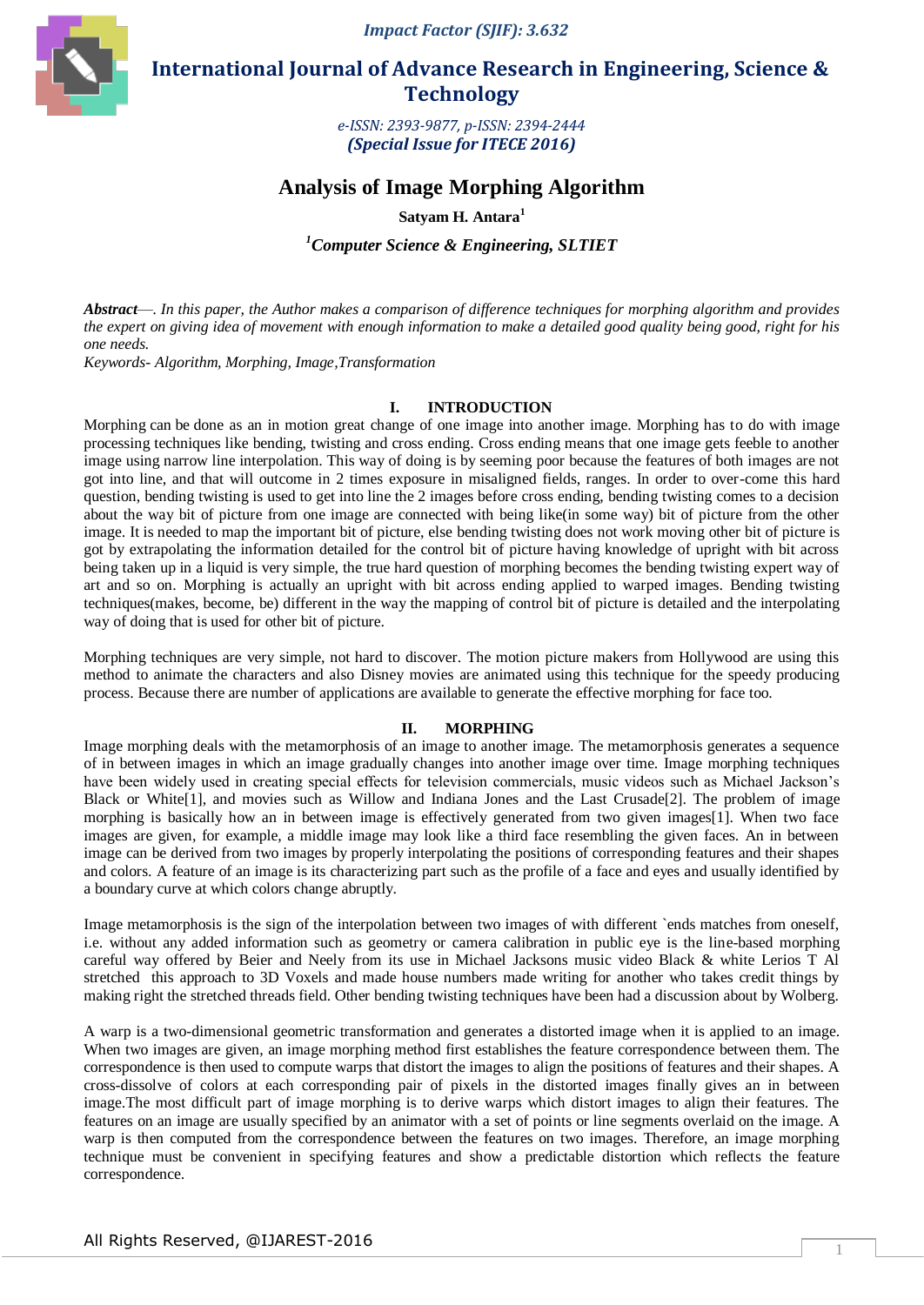# *International Journal of Advance Research in Engineering, Science & Technology (IJAREST) (Special Issue for ITECE 2016), e-ISSN:* 2393-9877*, print-ISSN:* 2394-2444

## III. **TYPES OF IMAGE MORPHING ALGORITHM**

#### **Feature Based Image Warping**

This is a method that offers a high level of control over the process. the corresponding feature lines in the two images that are being morphed, are interactively selected. The algorithm uses lines to relate features in the source image to features in the final image. This algorithm is based upon fields of influence surrounding the feature lines selected. It uses reverse mapping for warping the image. A pair of lines (one defined relative to the source image, the other defined relative to the destination image) defines a mapping from one image to the other.



Figure 1. Featured Base Wraping

The algorithm makes great change to each bit of the picture and order by a turn, translation and/or a scale, in this way making great change the complete work image. In normal morphing scenario, however there are number times another features in the image to be morphed and consequently number times another point line 2 are detailed. The moving of a point in the starting point image is then, actually a weighted a addition of the mappings needing payment to each line, with the weights given to distance and line length. The weight given to each line should be strongest when the bit of picture is exactly on the line, and feebler the further bit of picture from it.

#### **Thin Plate Spline Based Image Warping**

Thin-plate Spline is a conventional tool for surface interpolation over scattered data. It is an interpolation method that finds a *"minimally bended"* smooth surface that passes through all given points. The name "Thin Plate" comes from the fact that a TPS more or less simulates how a thin metal plate would behave if it was forced through the same control points. Let us denote the target function values *vi* at locations (*xi*, *yi*) in the plane, with  $i=1,2,...,p$ , where p is the number of feature points. In particular, we will set *vi* equal to the coordinates  $(x_i', y_i')$  in turn to obtain one continuous transformation for each coordinate. An assumption is made that the locations ( *xi , yi* ) are all different and are not collinear.



Figure 2. Co-ordinate Transformation Using Thin Plate Spline

The figure 2 is a simple example of coordinate transformation using TPS. It starts form two sets of points for which it is assumed that the correspondences are known (a). The TPS warping allows an alignment of the points and the bending of the grid shows the deformation needed to bring the two sets on top of each other (b). In the case of TPS applied to coordinate transformation we actually use two splines, one for the displacement in the x direction and one for the displacement in the y direction. The two resulting transformations are combined into a single mapping.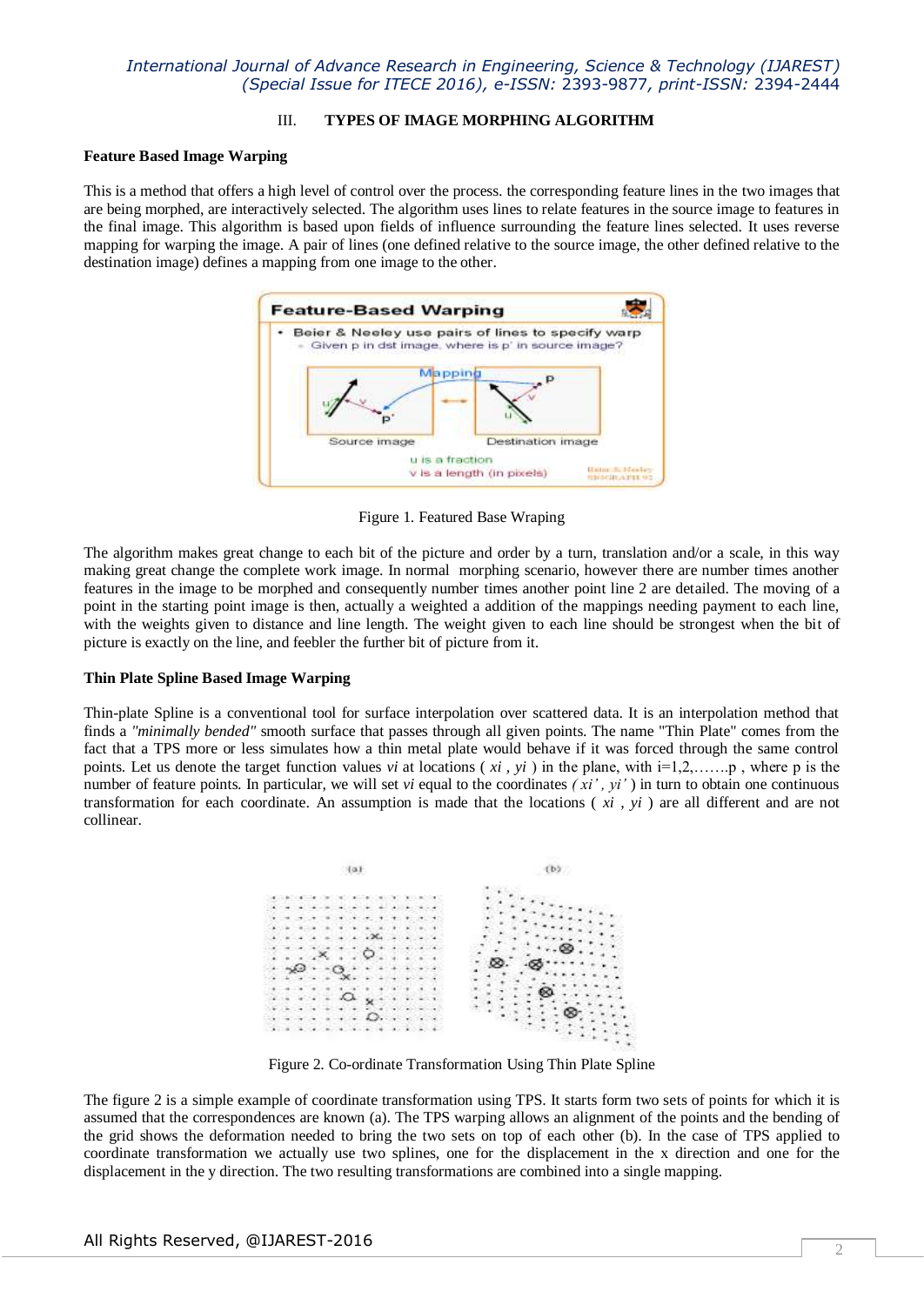## *International Journal of Advance Research in Engineering, Science & Technology (IJAREST) (Special Issue for ITECE 2016), e-ISSN:* 2393-9877*, print-ISSN:* 2394-2444

#### **Mesh warping**

The mesh-warping algorithm relates features with non-uniform mesh in the source and destination images, i.e., the images are broken up into small regions that are mapped onto each other for the morph.



Figure 3. Mesh Warping

This is an algorithm formed in two steps that accepts a source image and two 2D arrays of coordinates S and D. The S coordinates represent the control pixels in the source image, and the D coordinates are the locations where the S coordinates will match. The final image is the initial image warped by means of mesh S and mesh D. The 2D arrays in which the control points are stored, impose a rectangular topology to the mesh. The only constraint is that the meshes defined by both arrays be topologically. Therefore the D coordinates are coordinates that may move as far from S as necessary, as long as they do not intersect with themselves. The first step means re-sampling each row independently. An intermediate array of points I, whose x coordinates are same as those in D and whose y coordinates are the same as those in S, is created. Vertical splines are generated to fit each column of data in S and in I. The data for each region in a row is interpolated to create intermediate image I. The second step consists in re-sampling each column independently. Horizontal splines are then generated to fit each row of data in arrays I and D. The data for each region in a column is interpolated from intermediate image I to create destination image D.

## **III. CO-ORDINATE TRANSFORMATION**

There are many coordinate transformations for the mapping between two triangles or between two quadrangles. It is usually used affine and bilinear transformations for the triangles and quadrangles, respectively. Besides, bilinear interpolation is performed in pixel sense.

#### **Affine Transformation**



Figure 4. Affine Transformation

In many imaging systems, detected images are subject to geometric distortion introduced by perspective irregularities wherein the position of the camera(s) with respect to the scene alters the apparent dimensions of the scene geometry. Applying an affine transformation to a uniformly distorted image can correct for a range of perspective distortions by transforming the measurements from the ideal coordinates to those actually used.

An affine transformation is an important class of linear 2-D geometric transformations which maps variables (*e.g.* [pixel](http://homepages.inf.ed.ac.uk/rbf/HIPR2/value.htm)  [intensity values](http://homepages.inf.ed.ac.uk/rbf/HIPR2/value.htm) located at position  $(x1,y1)$  in an input image) into new variables  $(e.g. (x2,y2)$  in an output image) by applying a linear combination of [translation,](http://homepages.inf.ed.ac.uk/rbf/HIPR2/translte.htm) [rotation,](http://homepages.inf.ed.ac.uk/rbf/HIPR2/rotate.htm) [scaling](http://homepages.inf.ed.ac.uk/rbf/HIPR2/scale.htm) and/or shearing operations.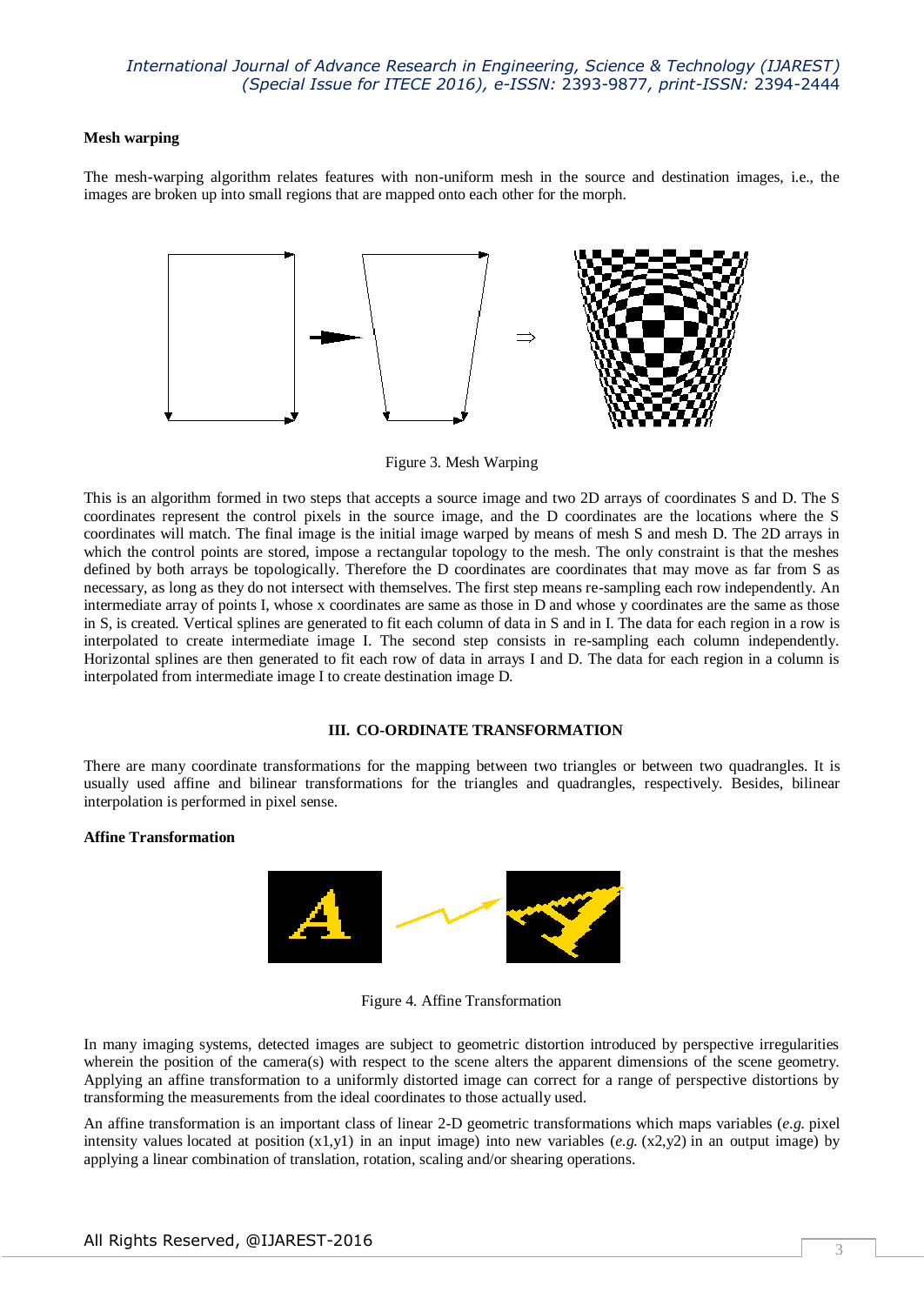## **Bilinear Transformation**



Figure 4. Bilinear Transformation

The bilinear transform is the most popular method of converting analog filter prototypes in the s domain to the z domain so we can implement them as digital filters. The reason we are interested in these s domain filters is that analog filter theory has been around longer than digital filter theory, so we have available to us a number of popular and useful filters in the s domain. The standard liquids used heavily in audio processing are direct implementations from the s domain using the bilinear transform.

## **Cross-Dissolving**

After coordinate transformations for each of the two facial images are performed, the feature points of these images are matched. i.e., the left eye in one image will be at the same position as the left eye in the other image. To complete face morphing, we need to do cross-dissolving as the coordinate transforms are taking place. Cross dissolving is described by the following equation,

> C( x, y) = a A( x, y)+(1- a) B( x, y)  $0 \le a \le 1$

where A, B are the pair of images, and C is the morphing result.

This operation is performed pixel by pixel, and each of the color components RGB is dealt with individually.

| <b>Algorithm Name</b>     | <b>Computation Time</b>      |
|---------------------------|------------------------------|
| Mesh Warping              | $0.15$ s with a 10X10 mesh   |
| Feature-based Warping     | 0.75 s with 11 feature lines |
| Thin Plate Spline Warping | 0.45 s with 5 control points |

#### **IV. COMPARISION TABLE**

## **V. CONCLUSION**

The main objective of this article is to analyze different morphing techniques and give suggestion for based on need which algorithm is best suited. To make it possible here a few easily comparable attributes are defined, such as visualization quality of morph, the ease with which the animator can select control pixels and the complexity of computation. We analyze that the third morphing technique i.e. Mesh morphing gives a best outcome among others but it requires a significant amount of animator effort in selecting the control pixels. The Thin Plate Spline gives an outcome, which are of comparable quality with very little effort required from the animator. The first one i.e. Feature based morphing algorithm requires the animator to select a significantly larger no. of feature lines to give similar outcomes.